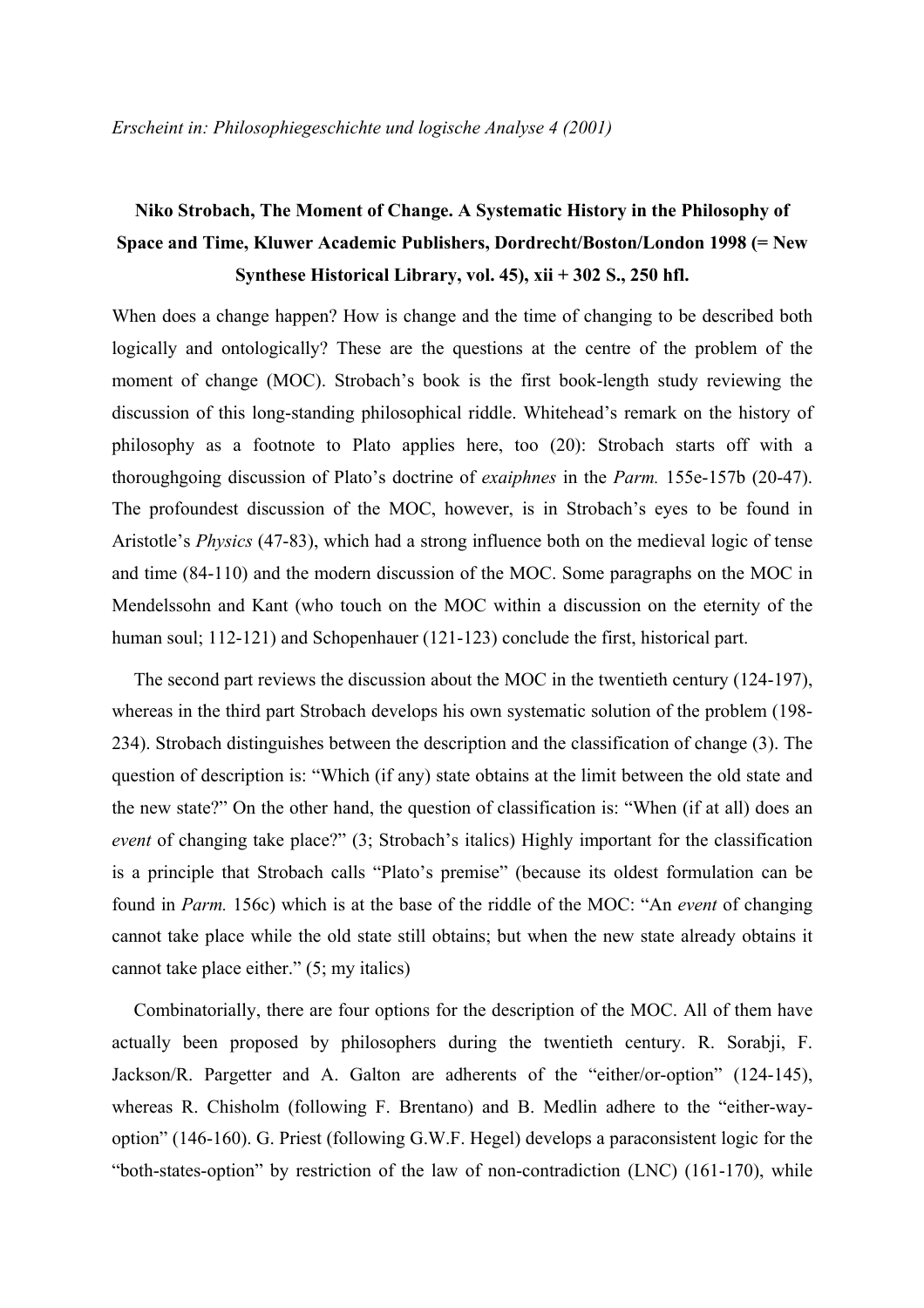Ch. Hamblin sacrifices the law of the excluded middle (LEM) by choosing the "neither/noroption" (171-182). D. Bostock, B. Russell and N. Kretzmann join in with a fifth position, the "Neutral Instant Analysis" (NIA), which is in fact a bit of a misnomer, because the NIA is a compromise solution: Only for changes between two positive states ("s-change"), e.g. from rest to motion, the NIA opts for "neither/nor", thus only there is a neutral instant. In case of a Cambridge-change ("C-change") from p to non-p, e.g. from rest to non-rest, the NIA opts for "either/or". Both LNC and LEM remain valid without restriction. But the NIA leaves open the question of classification and "induces a *phenomenological unease* when it comes to the question: What does anything *look like* when it is neither in rest nor in motion?" (12; Strobach's italics) Strobach's own systematic suggestion (to be discussed in section IV below) is in fact a further development of the NIA that matches these difficulties. According to the historical interest of this journal, I will first focus on the historical part of Strobach's book and discuss his interpretation of Plato (I), Aristotle (II) and the medievals (III).

## I.

When it comes to Plato, Strobach presents six different ways to interpret the short passage in the *Parmenides*, which of course ascribe completely different theories to Plato*.* The logical status of the change happening at the *exaiphnes* (at the "sudden") can be described in three different ways: Version A is based on a two-valued logic with classical negation and has to abandon both LNC and LEM for everything happening at the *exaiphnes* (28). The threevalued version B dismisses only LEM, but has to renounce the rule of double negation (29). Version C, finally, uses a special predicate negation that bears some similarity to Aristotle's concept of privation; both LNC and LEM remain untouched (31-32). Each of these three logical versions can be combined with one of two ontological interpretations ("Plato-1" and "Plato-2"): According to Plato-1, *chronoi* are time instants, whereas *exaiphnes* are extratemporal. Change is thus banished from time (33) and is classified as an extratemporal event (45). Plato-1 describes the MOC using the neither/nor-option, when combined with version C without violation of LEM. According to Plato-2, *chronoi* are periods of time, whereas *exaiphnes* are instants. These periods, however, must not be chosen arbitrarily or be interpreted as "time-atoms" (as C. Strang wants it). Strobach interprets *chronoi* as phases, *i.e.* as "maximal periods of a state" (40). This allows Strobach to defend Plato-2 against objections by D. Bostock and K.W. Mills and to develop Plato-2 into a strong interpretation. Plato-2 describes the MOC by "either/or" and classifies it as "the limiting instant between a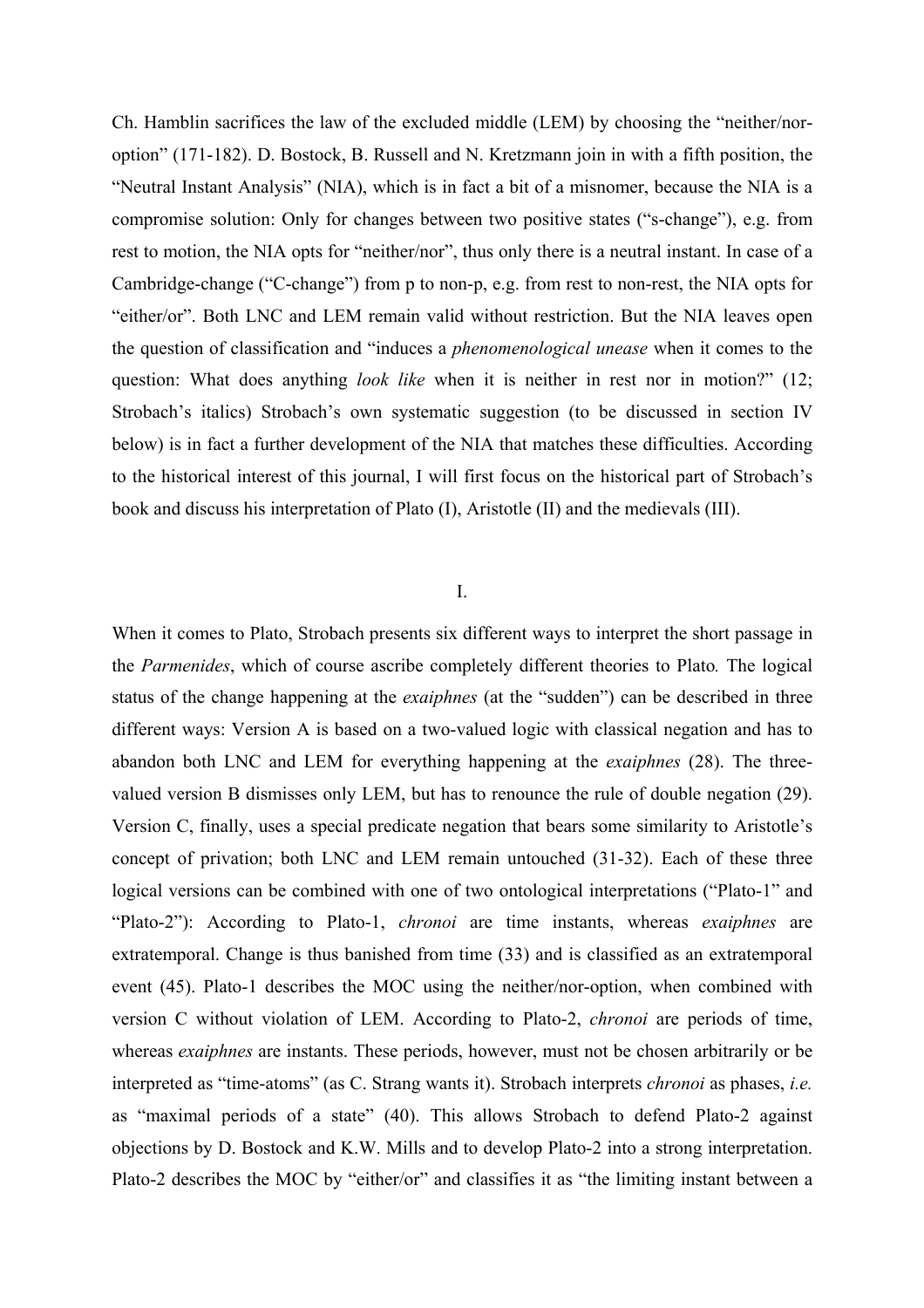phase of the old and a phase of the new state" (45). Indeed, this is the interpretation preferred by Strobach: "Plato-2 in connection with logical version C best represents Plato's view" (46). Strobach tries to corroborate his choice with some historical observations (41-45) in Aulus Gellius, Sextus Empiricus (the reference in note 55, p. 251 is false; it should be to *Adv. Math.* IX.269 =  $Adv. Phys. I.269$  and Augustine: In their discussion of the MOC, these three authors understand *chronos* according to Plato-2. However, none of these authors cite Plato as their source, whereas Sextus Empiricus traces his version of the riddle back to Diodoros Cronos (in a passage that passed unnoticed by Strobach: *Adv. Math.* X.85 = SSR II F 13 = Döring 123). In terms of time, this leads quite close to Plato, but doxographically it leads to the Megarians and not to the Academy.

#### $II$ .

Aristotle knows two sorts of times. A time can be a *chronos* or a *nun*, *i.e.* a period or an instant. A *chronos* is always a period of a certain duration that can be divided into parts that are *chronoi* as well. In contrast to Plato, Aristotle's *chronoi* may be "state-transcendent" (49). Instants, which are densely ordered, belong to periods as boundaries or fall within periods (49). The key to Aristotle's treatment of the MOC is his distinction of two kinds of properties: "Comparative properties are properties which are assigned to an object by comparing its states at different instants between which there is always a certain period of time. Non-comparative properties are properties which do not have this structure." (52) Rest and motion (*kinesis*, *metabole*, and *stasis*) are such comparative properties: They can never be assigned at instants, only at periods (51). For them there is a trivial solution for the MOC: As there is no rest or motion at instants whatsoever, there is also no rest or motion at limiting instants; thus Aristotle decides for the neither/nor-option in this case (55). In the case of noncomparative properties, however, Aristotle chooses the either/or-option, because there is "good reason for regarding the problematic limiting instant as an instant when the target state has in fact been reached" (57). According to Strobach, Aristotle treats substantial change as a non-comparative property: "objects would usually have a first instant of existence, but no last instant of existence (while there is a first instant of non-existence)" (59). This is also "the typical view of the Middle Ages" (59, *cf.* 92-94).

Strobach proceeds with a reconstruction of the proof in *Phys.* VI.5, 235b17-28 (60-62) and of the four *en ho proto*-proofs in *Phys.* VI.5-8, 235b32-238a36 (63-75). For the latter, two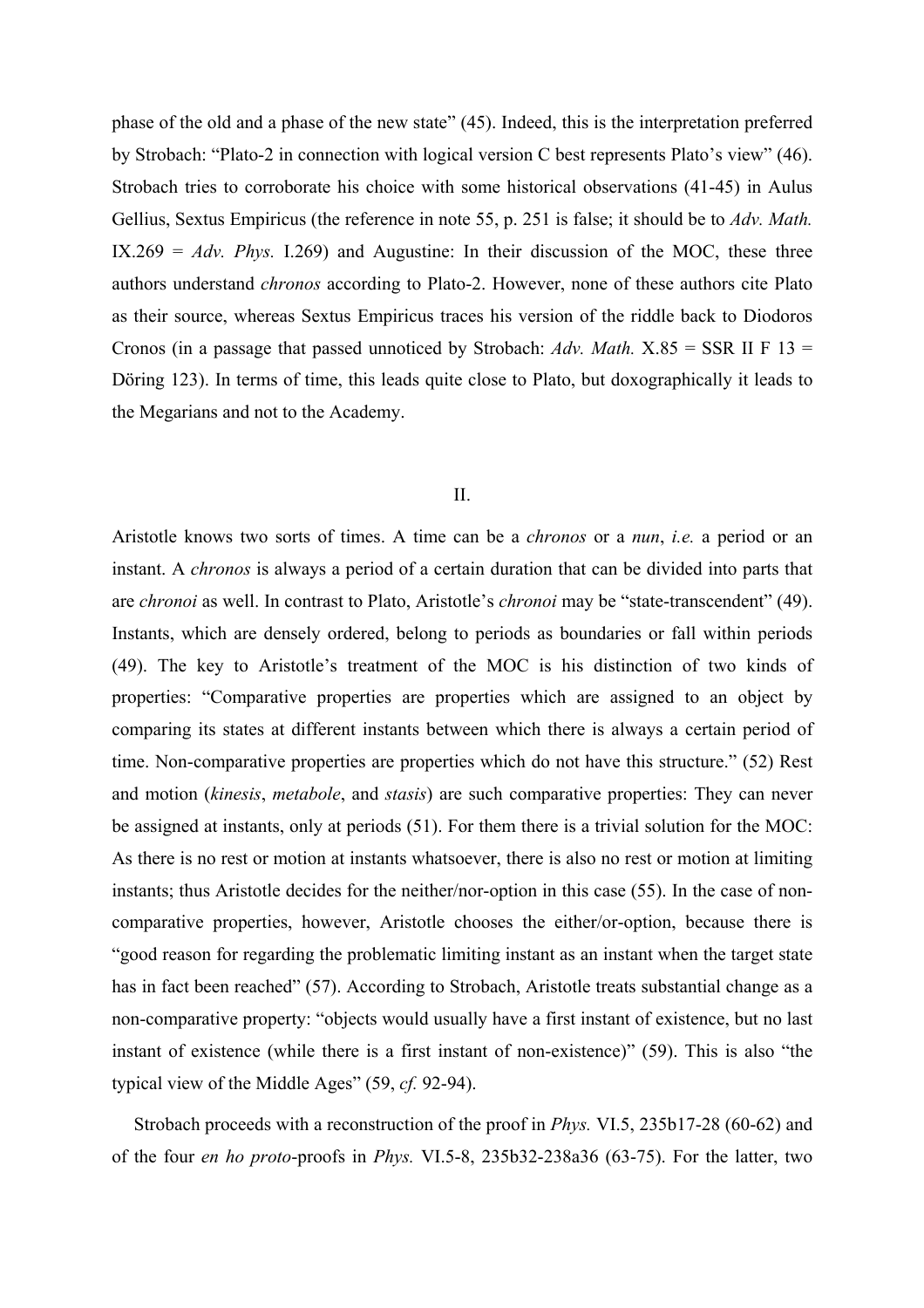things are important, as Strobach points out: First, *proton* is used in a hierarchical rather than a temporal meaning. Second, the sentences to be analysed may not carry any adverbs with them indicating a goal of the process in question (70): Only sentences of the form "A moves" are considered by Aristotle, not sentences like "A moves from x to y". (Strobach calls this "using a verb 'transitively' or 'intransitively'". This is misleading, for these words normally refer to verbs carrying objects or not, while here we deal with adverbial phrases like "from x to y", fixing the endpoints of the process. The distinction itself, however, is clear and already prominent in Plotinus' criticism of Aristotle, 76-77.) Strobach lists three necessary conditions a time must fulfil to be the "prime time" (the *en ho proto*) of such sentences (72; similar criticism applies to the definition, 75). The item (ii) on his list ("There is no part of z which does not satisfy P") is clearly *false* for sentences like "A moves from x to y", thus making the explication of the *en ho proto* unnecessarily narrow: There is a minimal period in which A moves from x to y, and in no subinterval of this period A moves from x to y. Why should this not be an *en ho proto* of "A moves from x to y"? For sentences like "A moves", on the other hand, (ii) is *redundant* anyway, because for such sentences the violation of (ii) implies the violation of (iii).

According to Strobach, Aristotle does not classify the change that happens at the MOC as an event: "Aristotle's events are extended processes and nothing else" (79). This is objectionable: Life is an event, but living is classified by Aristotle not as a process or *kinesis*, but as an *energeia*; see *Metaph.* IX.6, 1048b18-35. (I argue that *energeiai* are events in: Are Aristotle's *energeiai* states or events? In: *Analyomen 2. Philosophy of Language. Metaphysics*, ed. G. Meggle. Berlin/New York 1997, S. 369-375.) In any case, there are no instantaneous events of change for Aristotle, and thus he can neglect Plato's premise. Strobach judges Aristotle's position as "consistent and thoroughly designed", while it is "so radical, that one can hardly follow it without coming into conflict with intuition" (79). Aristotle's account of the MOC entails a systematic reversal of Plato's terminology (78). However, if Plato is interpreted, as Strobach suggests, in terms of Plato-2 combined with the logic of version C, the Aristotelian theory can coherently be considered to be "a constructive criticism, a further stage in a development that Plato had begun" (82).

# III.

Like Aristotle in the *en ho proto*-proofs, Strobach restricts his discussion of the medieval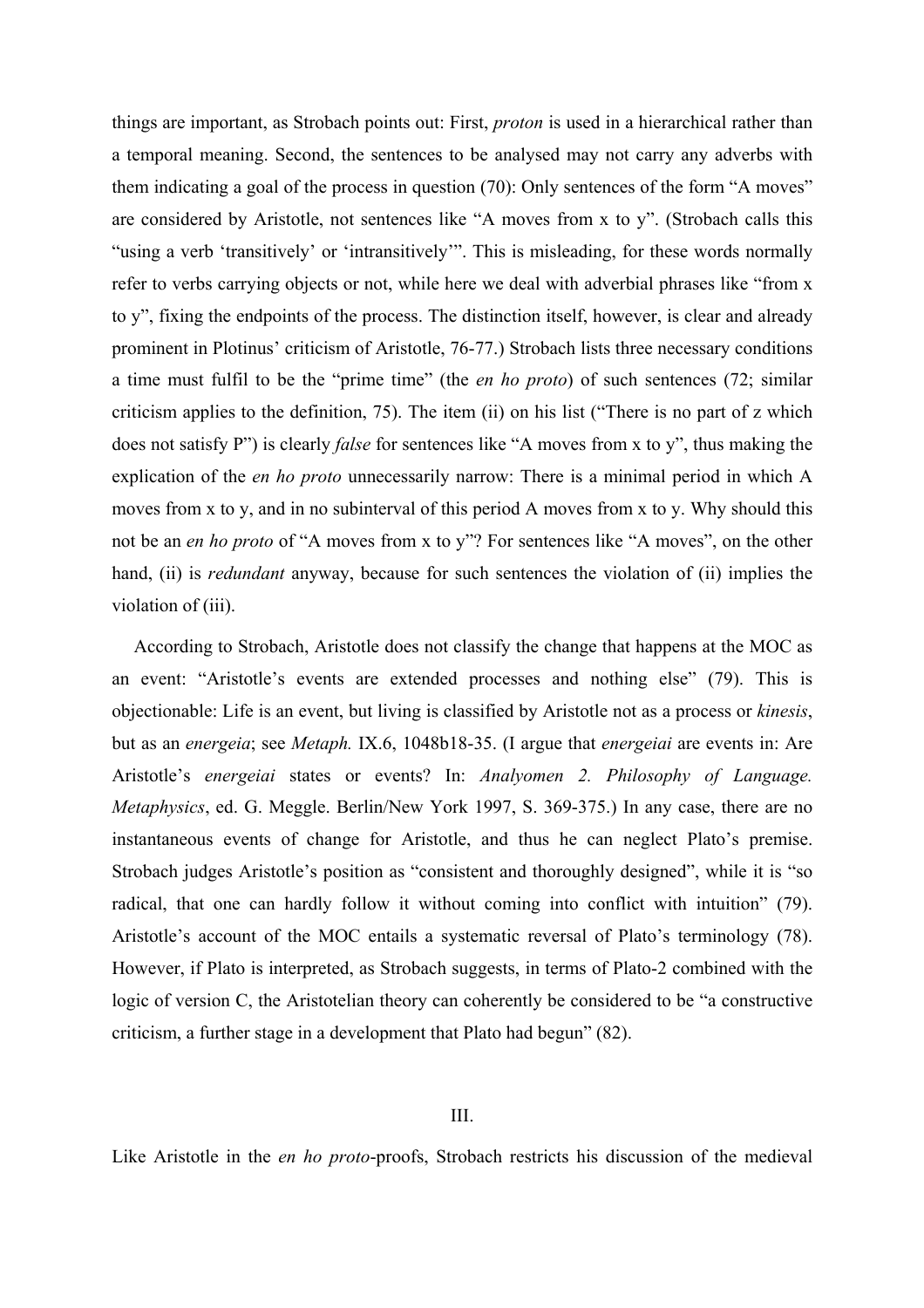analysis of the MOC to homogenous events, i.e. to sentences like "A walks" as opposed to sentences fixing the endpoints like "A walks from x to y" (89, but *cf.* 90, where he uses explicitly such a sentence with x and y as constants, and, irritatingly, 91, which however makes sense with x and y as variables). Strobach claims that it "would be possible, but more complicated, to work with constant target and starting positions" (261, n.32). However, as it is not obvious how the solution for constant endpoints should look like, this is an regrettable lack of generality.

As the medievals talk about motion at instants (while Aristotle allows for motion at periods only), Strobach introduces a "State"-prefix, designed to formalize the progressive phrase "being in the course of motion" and similar notions, describing an event in progress (90-91). A prefix is a predicate modifier: When attached to the name of a predicate it yields "a new, complex predicate name, naming another predicate" (14, *cf.* 17). Strobach restricts the application of the "State"-prefix to what he calls "a p-predicate (*i.e.* a predicate which has periods as its domain)", whereas the prefixed predicate is thought to be "an i-predicate (*i.e.* a predicate which has instants as its domain)" (91). The predicates in question are sentencepredicates, having instants as their domain and truth-values as their range. Seemingly, they are considered to be partial functions, yielding a truth-value only for some temporal object and being not defined for others. But shortly after the naming rule for "State" Strobach allows "that State-P(t) might be true although P(t) is false": Here, Strobach thinks of both "State-P" and of "P" as (at least) i-predicates, yielding truth-values for the instant t. According to his naming rule, for "State-P" to be well formed, "P(t)" should have been a senseless statement (and thus bare of any truth-value, 179). I would suggest to redefine p-predicates as such sentence-predicates that yield true statements only when applied to periods, and i-predicate analogously as such sentence-predicates that yield true statements only when applied to instants. Then, "i-predicate" is a semantic notion, which should not figure within the syntactic part of the naming rule. Whether "State-P" can be truly applied to periods should not be matter of definition, but a corollary of the definition. But even when this is done, there are still problems when it comes to the application of the "State"-prefix in the analysis of the Latin words "*incipit*" ("begins") and "*desinit*" ("ends"), which Strobach renders as the prefixes "Inc" and "Desin", which both take and yield i-predicates (107). But in the naming rule the predicate name "P" is treated as if it designates both a p-predicate (because it is prefixed with "State") and an i-predicate (because it is prefixed with "Inc" and "Desin"). Strobach should either allow "Inc" and "Desin" to work on p-predicates, too, or else, in the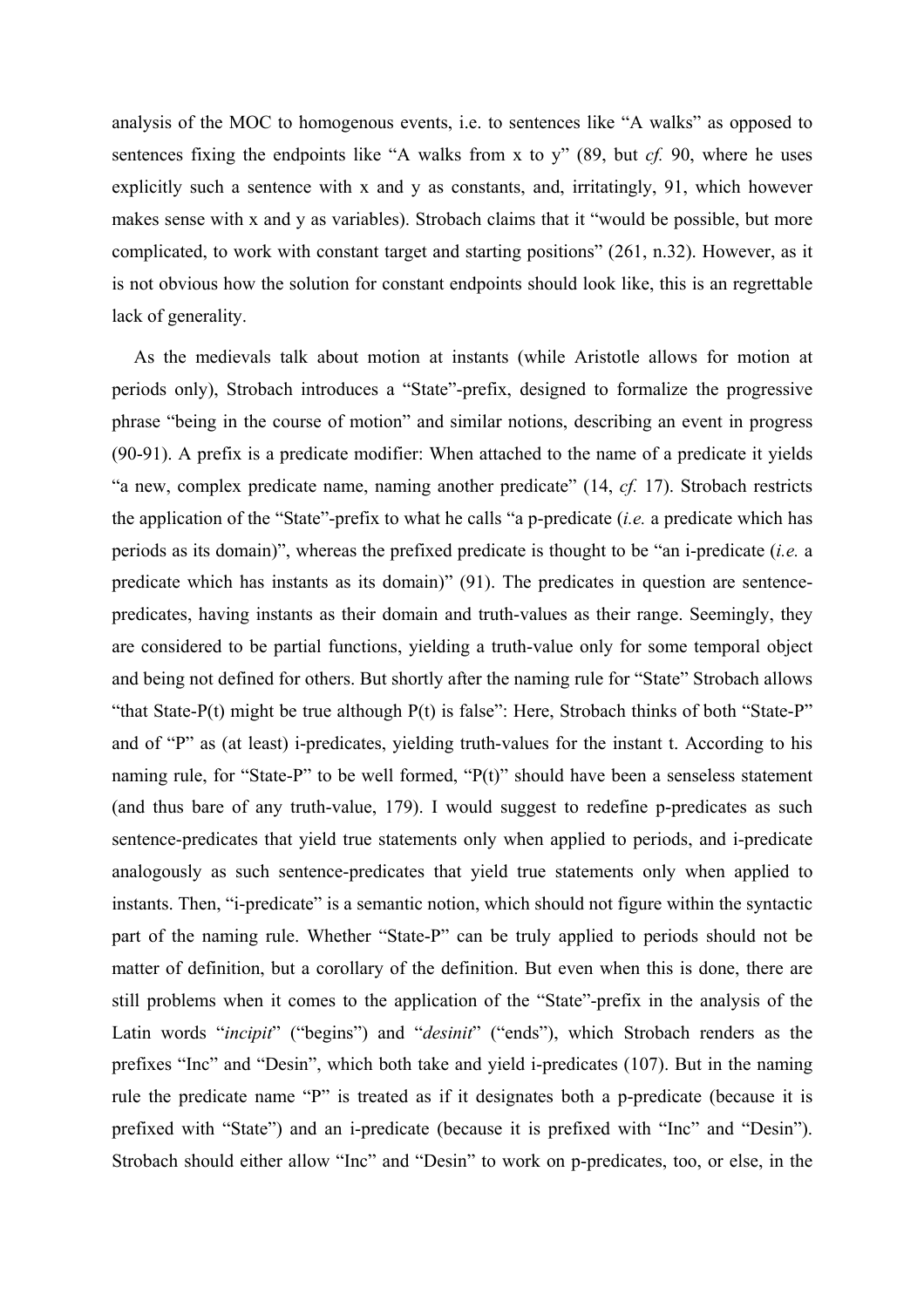case of comparative properties (also called "s-properties" by Strobach, the medieval *res successivae*; 90), he is only able to give a truth-condition for "Inc-State-P(t)". (It should be noted, that Strobach meanwhile presented a different analysis of some of the material of the chapter on the middle ages; the points criticized are not touched in this new account: Die Analyse von 'Anfangen' und 'Aufhören' und das Wort 'unmittelbar' (immediate) in der mittelalterlichen Logik. In: *Entwicklungslinien mittelalterlicher Philosophie*, ed. G. Leibold and W. Löffler. Wien 1999, S. 193-207.)

### IV.

Strobach's own solution of the riddle of the MOC is a refined version of the NIA. It is based on the rejection of what Strobach calls the "snapshot myth" (202), *i.e.* the claim that a complete description of the world can be given by a sequence of "snapshots" of instantaneous states. The snapshot myth is presupposed by e.g. Zeno's arrow-paradox (not in Aristotle's wording, but in the formulation given by Strobach, 202, which is thus immune to Aristotle's solution in *Phys.* VI.9) and by Russell's view "that talk of rest and motion could be *completely reduced* to talk of places at times" (203, Strobach's italics). Strobach, however, has good reason to put an end to the snapshot myth: "Both the idea of actually putting together an infinite number of single items and the idea of a 'picture' taken with a zero seconds exposure time are absurd." (205) If there were only instants, the world would be empirically inaccessible, because instants are empirically inaccessible (205). Instead, Strobach takes periods and what we observe within periods as basic. Of course, an observed object is not necessarily unchanged during this period, it may e.g. move from one place to another or change its colour. Thus, we do not necessarily observe clear-cut states within periods, but a whole "span" (207) of several determinate properties that a certain determinable property takes on during this time. Starting from these spans, or so Strobach claims, we get instantaneous states by way of abstraction. Strobach calls this method of abstraction "empirical limes" (212): If we consider shorter and shorter periods both before and after the instant in question, and if in both cases there is a convergence to the same property, we are allowed to ascribe this property at the instant. However convincing this idea is, the formalization presented (212-213 and 216) needs rewording. Central to Strobach's account is his introduction of two abbreviations,  $S_V$  and  $S_N$  (presumably dubbed according to the German "vorher" and "nachher"). It seems as if Strobach did not make his mind up whether  $S_V$  and  $S_N$  should name sets with many elements *(i.e.* infinitely many spans), sets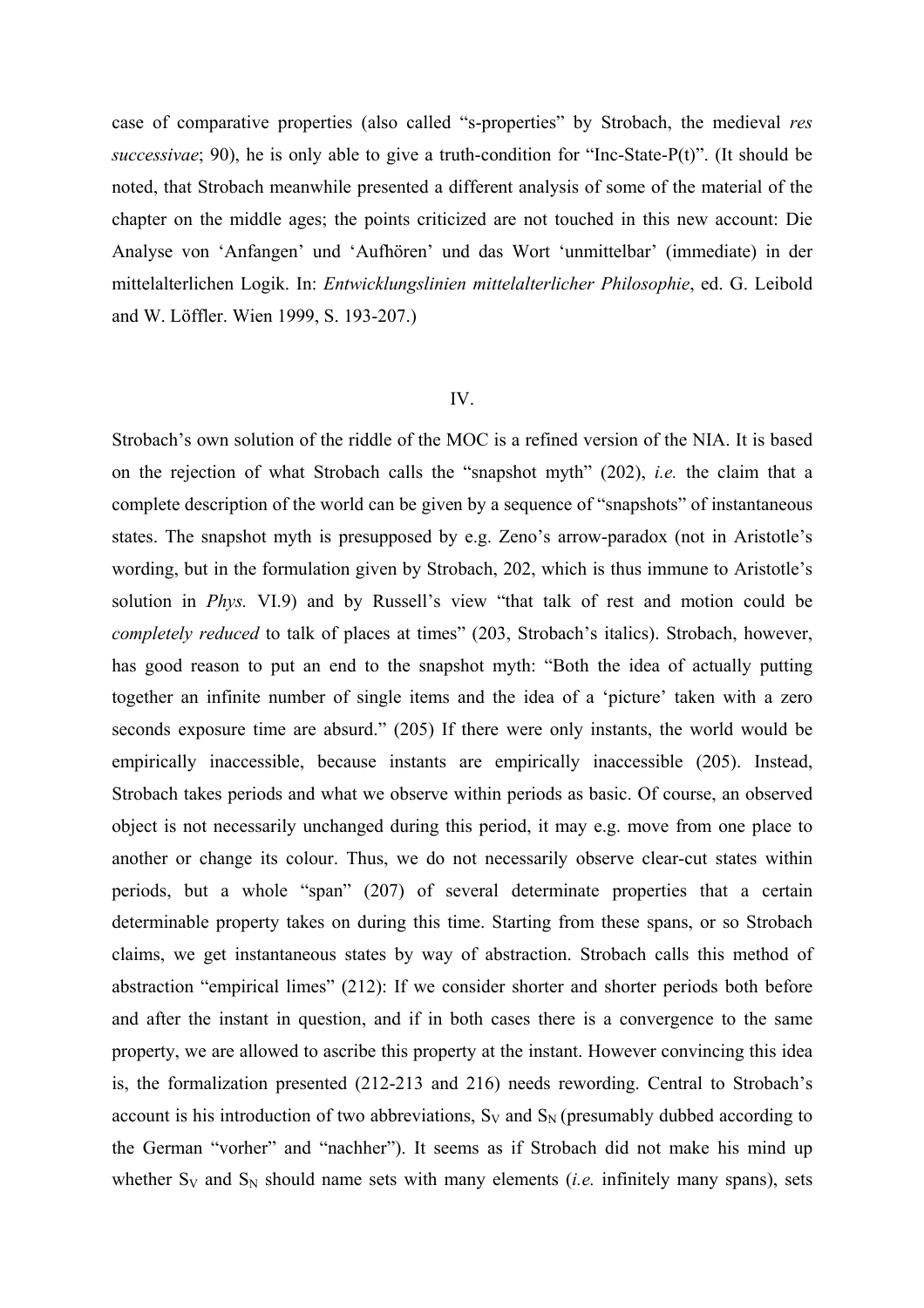with exactly one element (*i.e.* the overlap of the infinitely many spans of the first version) or whether they should name this very element. Each of these options is viable, but obviously not in combination with any other.

The application of this empirical limes yields the following description of the MOC (213- 224): The either/or-option should be used for s-changes at the beginning and the end of processes and for Cambridge-changes, while the neither/nor-option is to be used for schanges between a process of change and remaining the same and for discontinuous schanges (e.g. an instrument's change of pitch). Strobach's classification of change comes along with a dismissal of Plato's premise (225-228). Strobach revises the concept of "happening suddenly" in epistemic terms (229): Changes are sudden, if and only if "for any observer O it is true that O can neither be in the course of observing the old state nor be in the course of observing the new state when the change is taking place" (228). The denial of Plato's premise in its ontological form allows Strobach "to regard all changes as datable, instantaneous events, i.e. as events of changing which do not *take* time but which, nevertheless, *take place* in time" (229; Strobach's italics). After this logical analysis, Strobach adds a paragraph on the "phenomenology" of the MOC, for which he gives the following reason: "Logic can only teach us how to cope with the moment of change, without giving up fundamental principles of thought such as the LNC and the LEM. [...] but it does not change the phenomena. It does not change our life." (231) Hence the question: How do we experience changes? Firstly, as change is described as an event in time, we can surely *be present* at a change (231). But, secondly, as changes are instantaneous, we can certainly not *observe* changes (232), though, thirdly, we can *witness* them by observing abutting periods in which the old and the new state obtains throughout (233). Thus, Strobach presents an analysis of the MOC, that does justice both to our logical and our epistemological intuitions.

To add some trivialities: Both author and publisher could have paid more attention to the outer appearance of the book and its layout. The book is structured somewhat inconsistently by two overlapping systems, a decimal structuring and paragraph numbers; in addition, the table of contents does not contain all headings of the subdivisions. The publisher failed to write the author's first name correctly on the coversheet (iii), and staff of publishing houses must not scribble on camera ready prints (18), especially when they charge a fortune for a book. Future readers might want to correct the following major misprints: On p. 45, "Plato-1" and "Plato-2" are to be exchanged in the forth line. On p.90, quantification must be over c in both cases, and the second definition should read "(B2) F is an s-property iff [...]". On p.104,